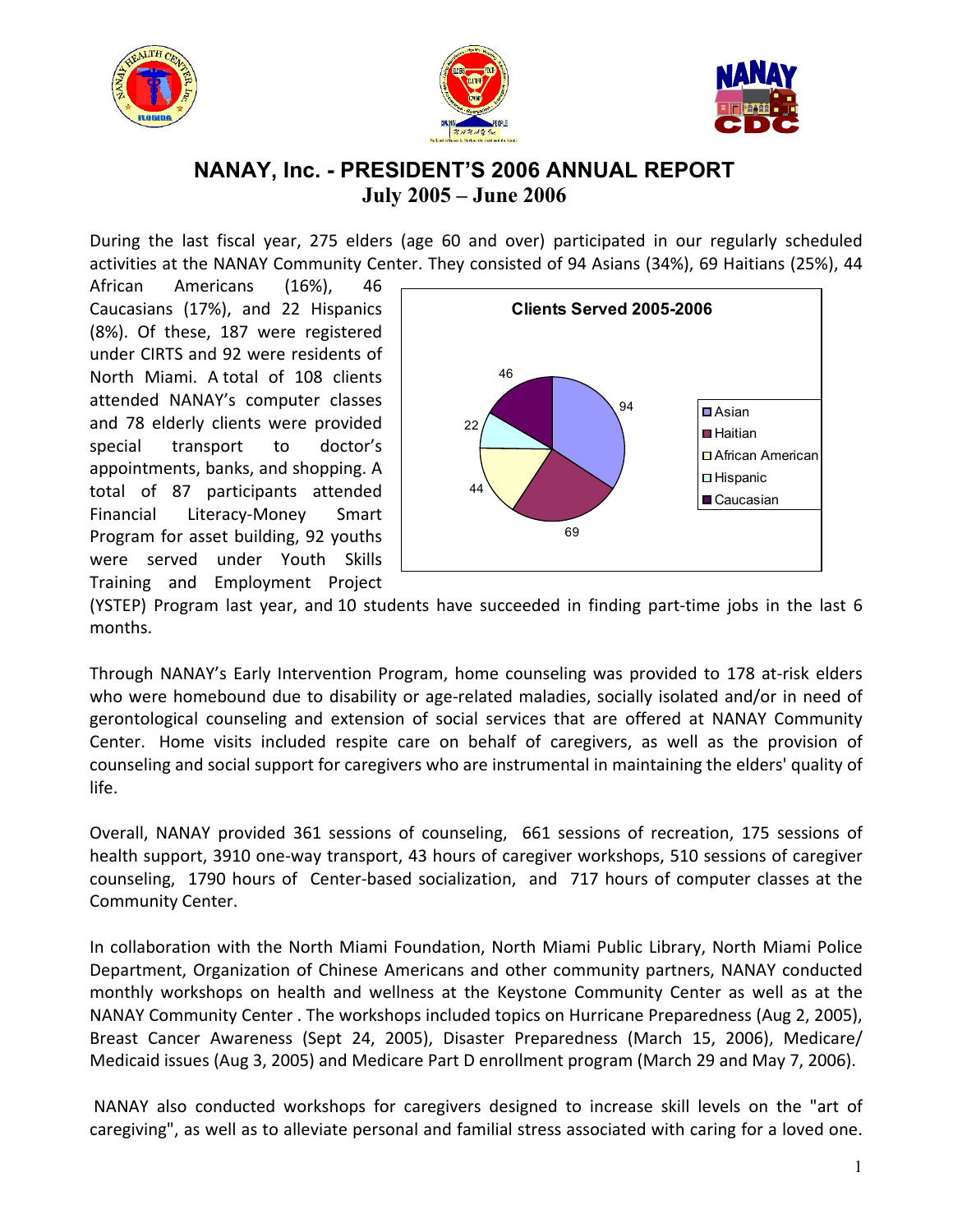The workshops included the following topics: Personal Hopes and Expectations, Surviving Disappointments, Valuing Intergenerational Relationships, Care Giving, Stress Management, Lifelong Learning Skills, Understanding Teen Suicide and Depression, Stress Management, Cross Cultural Relations, HIV/STD, How to Deal with Family Issues, Ways of Absorbing Knowledge, the Art of Conversation, How to Overcome Procrastination, Elder Management and Intervention, Developing a Health Sense of Humor, Accessing Community Resources, the Living Will, Effective Caregiving, Caregiver Stress, Protecting Your Vision, Impact of Self-Esteem, and How to Prevent Burnouts.

A total of twelve field trips were made to the North Miami Police Department, Little Haiti, Fairchild Tropical Gardens, Hurricane Center, Science Museum, Key Biscayne Beach, malls and swap shops to give the elders a better appreciation of the community in which they live.

The NANAY elders continued to improve their self-esteem and confidence by performing at the Sinulog Celebration on Jan 21, 2006, North Dade Health Center on Jan 26, 2006, NANAY Health Expo on Feb 18, 2006, Asian Culture Festival on March 5, 2006, Fil-Am Ministries Anniversary on March 17, 2006 and Asian Heritage Celebration at University of Miami on May 5, 2006 and NANAY's Mother's Day Event on May 14, 2006.



NANAY's annual retreat was held on July 16-17, 2005 at the Airport Marriott Hotel where members of the governing, advisory, health and CDC board joined the executive officers, staff and youth in reviewing the progress of the organization and planning strategies for the next fiscal year. The Youth Council also had their own Summer Retreat at the NANAY CENTER on July 18-19, 2005 and applied the concept that they learned from the Board Retreat. An Intergenerational Program was coordinated by the Youth Council and held on September 10, 2005, at the NANAY Center where both youth and elders enjoyed each other's company.

On February 18, 2006, NANAY hosted a "Kababayan Fest", sponsored by the LBC Foundation-MoneyGram, at Griffing Park in North Miami, where more than 1000 attendees enjoyed the cultural presentations, health promotion programs, arts and crafts booths and Filipino food. The Mother's Day Celebration was held at Parrot Jungle on May 14, 2006 and was attended by close to 300 guests, coordinated by the NANAY Advisory Board.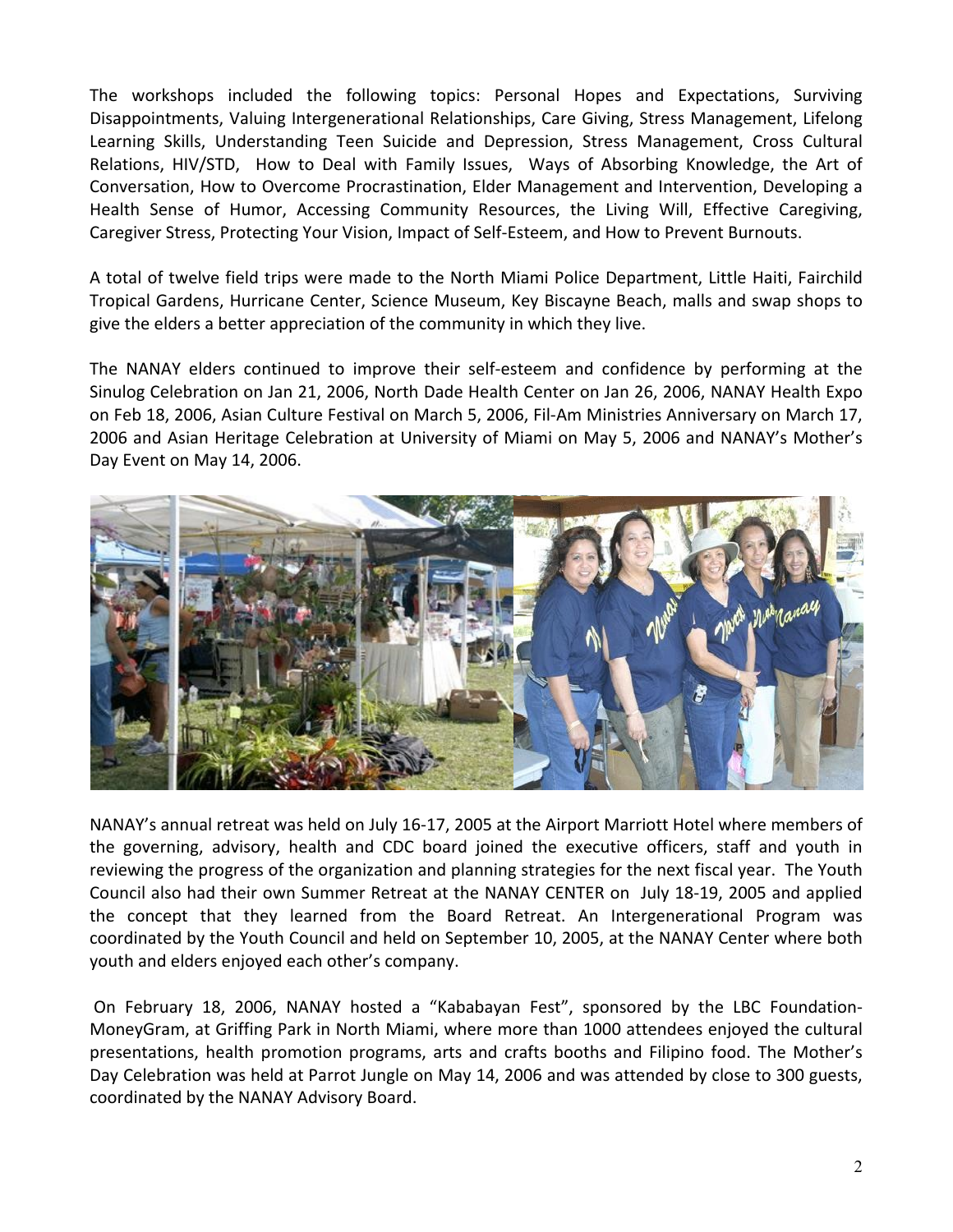As part of community outreach, NANAY participated in the Philippine Independence Gala at Broward Convention Center on July 9, 2005; the City of North Miami July 4th Festival at FIU North Campus, the Dragon Boar Festive at Haulover Park on October 15, 2006; the Filipino American Ministries SportsFest at CB Smith Park on October 23, 2005; the North Miami Winternational Parade on November 24, 2005; the Asian Culture Festival at Fruit and Spice Park on March 5, 2006; the Philippine Independence Festival at West Palm Beach on June 10, 2006; the Centennial Gala at Broward Convention Center on June 17, 2006 and the Mayor's Initiative on Aging Health Fest at North Dade Library on June 28, 2006.

On October 2, 2005 members of the NANAY Youth Council participated in the fundraising activities held on the grounds of the Museum of Contemporary Arts (MOCA) in North Miami, to aid the victims of Hurricane Katrina. On November 8, 2005, NANAY staff and volunteers headed by Executive Vice-President



Bennie Trinidad also distributed food to 458 households in North Miami that lost power supply and electricity due to Hurricane Wilma.

In November, 2005, after CNN news about the plight of Philippine children in prison was first aired worldwide, NANAY showed the documentary "BUNSO" about three imprisoned youth, and another ABS-CBN documentary about imprisoned elders in the Philippines. Voluntary contribution from the NANAY seniors helped provide a prosthesis for an older inmate who lost her leg due to complications of diabetes. A NANAY Philippine Assistance Program account was set up as a venue for assisting social programs in the Philippines, and ACE (Advocates for Children and Elders) International-Philippines was formed as an independent organization that lobbied for the Juvenile Justice and Welfare Act of 2006, which increased the age of criminal liability from 9 to 15, and prohibited children from being imprisoned with adults. Donation from the Luxmi Cruz Family Trust enabled ACE International-Philippines to provide basic necessities and medical supplies for the imprisoned children. Fourteen computers and monitors were donated by CNET Networks, a major media establishment based in San Francisco through the intervention of Cecille Hontiveros, for Family Court judges to facilitate the release of children. A generous donation was also recently received from the Philippine American Association of South Florida, to help the poor children in the Philippines through NANAY's partnership with Bantay-Bata and ACE International Philippines.

To improve NANAY,'s services, its staff, volunteers and youth council officers were encouraged to participate in training sessions and skill-enhancement workshops. NANAY's staff members attended the required Hurricane Preparedness Training Workshop, and were delegated specific responsibilities as part of their role in the preparedness response team for hurricane and other forms of disaster.. Dr. Rose del Rosario, NANAY's Program Director, attended the CIRTS Assessment Training & Certification given by the Alliance for Aging, the Fearless Caregiver" Conference in Fort Lauderdale, the West Dade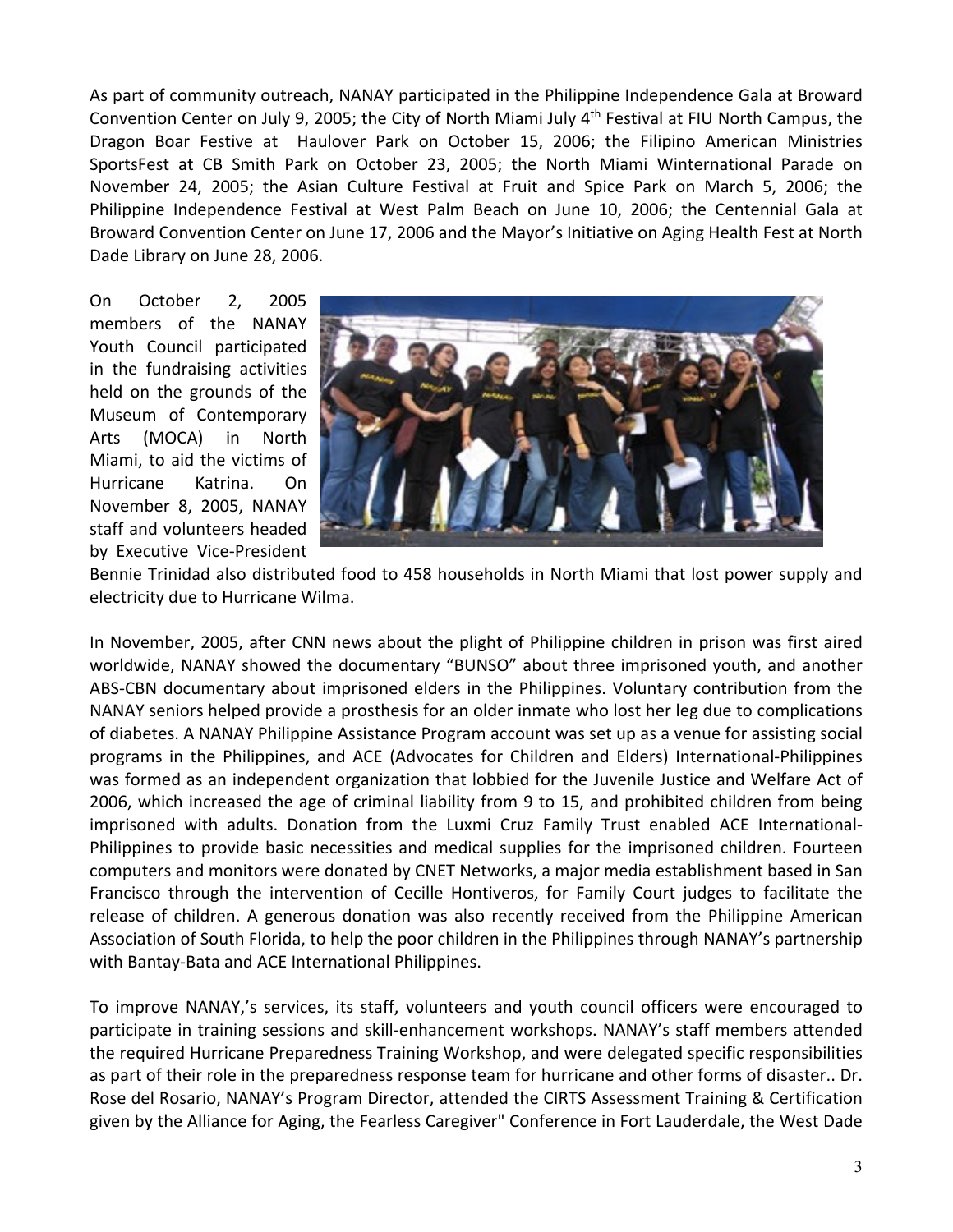Community Forum: Immigrants and Public Benefits seminar sponsored by the Human Services Coalition and the Florida Immigrant Advocacy Center (with Natacha Francois, NANAY's Social Worker). Dr. del Rosario represented NANAY at the "Immigrant Empowerment Conference" in Orlando hosted by the Florida Immigrant Advocacy Center and the Florida Immigrant Coalition. The Training of Trainers, "Diabetes Empowerment Education Program" hosted by the Florida Dept of Health enabled her to provide training/ workshops/seminars on issues regarding diabetes prevention and control. Natacha Francois, NANAY's Social Worker, also attended the 8 hour training on Fire Fighting Prevention for older adults provided by the International Association of Hispanic Firefighters, the Mayor's Initiative on Aging Allied Health Professional Symposium, the City of North Miami's Disaster Preparedness Forum, and the National Health Care for the Homeless Council Training at Camillus House, on the essentials of care for people displaced by storm.

The NANAY Health Center provided the following services last year: to 492 uninsured patients (195 Asians, 185 Haitians, 42 Hispanics, 56 African Americans, 14 Caucasians) who received primary health care services (total 957 visits); 576 adults (158 Non Hispanic Whites, 107 Haitian/African Americans, 84 Hispanics, 116 Asians) were vaccinated for hepatitis, influenza and/or pneumonia; 178 at risk elderly clients received home visits, counseling, supportive services, and assistance in acquiring government benefits; 150 children (106 Haitians, 21 Hispanics, 22 Black, 1 Asian) received a total of 422 shots of vaccines; and 140 individuals participated in our exercises, forum and health/wellness program NANAY's 3-year funding for immunization from the Florida Department of Health officially ended in June, 2006.

When funding from the Health Foundation of South Florida ended in September, 2005, NANAY established a partnership with the Miami Beach Community Health Center in order to continue providing primary health care at the NANAY Health Center. A ribbon-cutting ceremony was held on June 17, 2006, formally introducing the Miami Beach Community Health Center as the primary health care service provider at the NANAY Health Center facility.

The NANAY Community Development Corporation (NANAY-CDC) was incorporated as an affiliate 501(c)(3) organization to pursue NANAY's third mission of providing financial/home counseling and supportive housing for elders and low-income families. The NANAY-CDC initiative began last year, with its Financial Literacy-Money Smart program supported by Wachovia Bank, as an offshoot of NANAY's partnership with the Florida Minority Community Reinvestment Coalition (FMCRC) chaired by Al Pina. Through the intervention of Peter Roulhac, who was then serving as Vice President and Director of Community Development at Wachovia National Bank, N.A. in Miami-Dade and Monroe Counties, NANAY was designated as one of the 20 Magic Johnson Empowerment Centers across the U.S., and received top-of-the-line 80-gigabyte desktop computers, flat panel monitors and keyboards, network printer, and color HP color laser from Magic Johnson Foundation in April 2006. The Magic Johnson Empowerment Center will be housed at the NANAY Community Center in North Miami and will officially open as soon as branding and renovation plans are completed.

NANAY is much indebted to Tom Zuniga, Director of the Community Development Institute at Florida International University Metropolitan Center, and Managing Member and Founder of DSG Community Marketing Services LLC (DSG) for introducing NANAY-CDC to Suntrust, the Miami-Dade Neighborhood Housing Services, Miami Greater Neighborhoods, Neighborhood Lending Partners of South Florida, Adamo Realty and other institutions with whom NANAY-CDC will be partnering for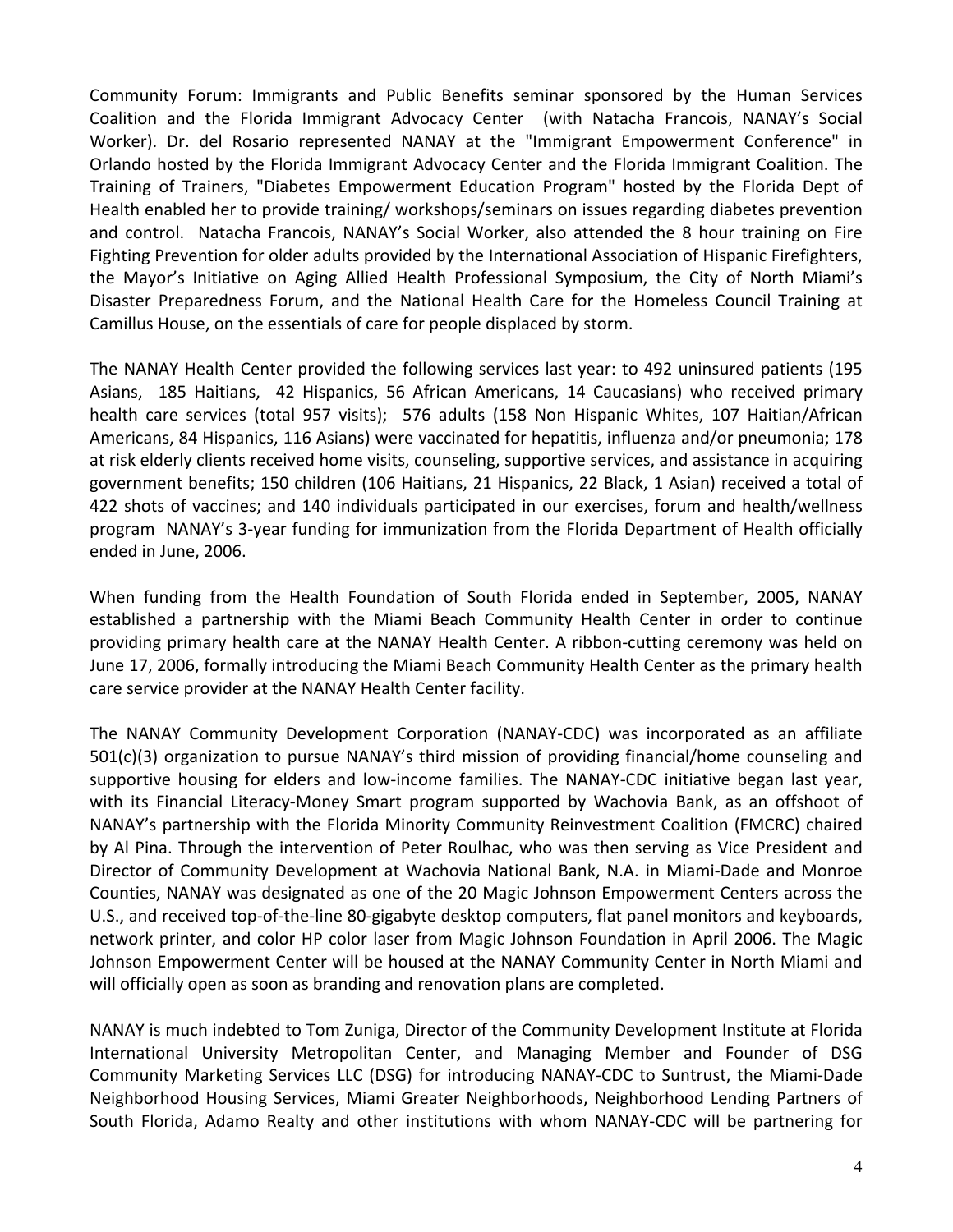affordable homeownership. NANAY-CDC has partnered with the White Hall Condominiums (initially referred to as NANAY Landing One), an affordable 42-unit apartment-condo conversion project in North Miami, and has facilitated at least 10 pre-approved loan applications with SunTrust Bank for those interested in buying the property. Our initial attempts to acquire properties for affordable housing have been extremely challenging because of the extent of investment needed, but NANAY intends to pursue the project with Republic Real Estate Advisors as investor partner.

We would like to thank the following individuals for volunteering their precious time to serve our community through the various programs of NANAY: *Karen Balauat, John Balauat, Nini Balauat, Barry Nursing Students, Franlie Bautista, Antonio Brandon, Juleon Camel, Giovani Carlo Pagu, Kevin Carr, Leny Coker, Phedguia Dams, Cleo Dingcong, Barbara Dockery, Mercy Escuadra, Bening Forneste, Nena Forte, Maria Garcia, Adriana Gonzalez, Sally Gozon, Janel Hering, Helen Kranzel, Rey Lazaro, Debbie Lowe, ESQ, Badette Llurba, Andrew London, Matiny Louis, Nathan McCall, Shirley Mesaslien, Dan Moneda, Flor Moya, Annie Nanowsky, Arlene Pascua, Jun Pascua, Joy Prachayasatierkul, Tessie Santos, Mary Shoucain, Tracy Socorro, Deion Starling, Tracelyn Thomas, Mike Upright, Virginia Valde,*  Beny Valde, Sol Valencia, Dolores Villamar, Sang Whang, Terrell White, Marvin Wienstein, and *Nathaniel Wilkins.* 

Much credit is due and our gratitude goes to the following who had generously given financial support in terms of ticket sales, sponsorships, donations, ad solicitation, and participation in our fundraising events: *Cesar & Gloria Aca, Adamo Realty, Dr. Piyush Agrawal, Nid Alvarado,Alkalife, American Adobo, Amstaff Services, Aurora Ante,Philipp Antolin, Juanita Antolin, Helen Arbis, Felipe Arbis, Arch Plaza, Pedro Arroyo, Freda Arzadon, Katherine Balauat, Nini Balauat, Basta Pinoy News, Luz Batchelor, Franlie Bautista, Novie Bautista, Bay Imaging, Eva Bruce, Evelyn Bruce, Susan Bruce, Patricia Butig, Milyn Caasi, Nieva Cacayan, Dodie & Ditas Cadiz, Jo Carpio, Bles Chavez, City of North Miami, Henry Chua, Dr. Jerry Ciocon, Daniel Cruz, Ernesto Dacanay, Dan & Techie Dalmacio, Fran Damato, Amelia Del Mundo, Ed and Cleo Dingcong, Edwin Dominado, DSG Community Marketing Services, Rosario Estoque, Dr. Marion Faldas, Bening Forneste, Nena Forte, Dr. Dado & Tess Galindo, Ric & Tessie Garcia, John Gaudiosi, Lito & Gloria Gomez, Mike Gozon, Holy Family Church, Cecile Hontiveros, Horizon International, Fatima Ignacio, Rose Jeantry, Jimmy's East Side Dinner, Marianne Kapadia, Kellogg Foundation, Kiwanis Of North Miami, Helen Kranzel, Rey & Dianne Lazaro, Suzan Lazarus, LBC Foundation, LEASA Industries, Lila Lee, Lithgow Bennett, Badette Llurba, Luxmi Cruz Family Trust, M & M Motors, Janet Macasero, Cesar Mancao, Toni Meltzer, Paz Miranda, Florentina Molina, Flor Moya, Jocelyn Navalta, Dr. Michael Norenberg, Lourdes & Medic Nuncio, Rey & Leni Olegario, Organization of Chinese Americans- South Florida Chapter, Lily Orticio, Oriental American Grocery, Nelia Orioste, Ernest Orondi, Jun Pascua, Amie Perez, Leonie Perez, Sammy Taning Phanya Thai, PhilAm Association of South Florida ( Broward), Philippine Video Store, Pines Clinical Research, Bobby & Joy Prachayasatierkul, PROMED Home Care, QBIS Group, Romeo & Angelita Quintana, Ernesto Ramos, Ted Ravelo, Nida Recabo, Ellen Rivera, Dr. Maria Rodriguez, Dr. Rita Romaguera, Fernando & Lina Rudio, Edna Sacadian, Sammy Travel, Evelyn Santiago, Tessie Santos, St James Catholic Church, Paul & Ely Segui, Jaime & Miloy Sison, Suncoast Mortgage, Evelyn Sussman, Magdalena Tamayo, Thai House II, Traffic Ticket Center, Bennie Trinidad, United Way, V & T Orchids, Bennie & Bing Valde, Sol Valencia, Dolores Villamar, Wachovia Bank, Sang Whang, Judith Whiting, Nida Winnett, Dr. Antonio Wong, George Yap, Ernesto Yu, Luisa Yu, Ellen & Romeo Zabate, Lorenza Zapate,* and many others whose names we may have missed.